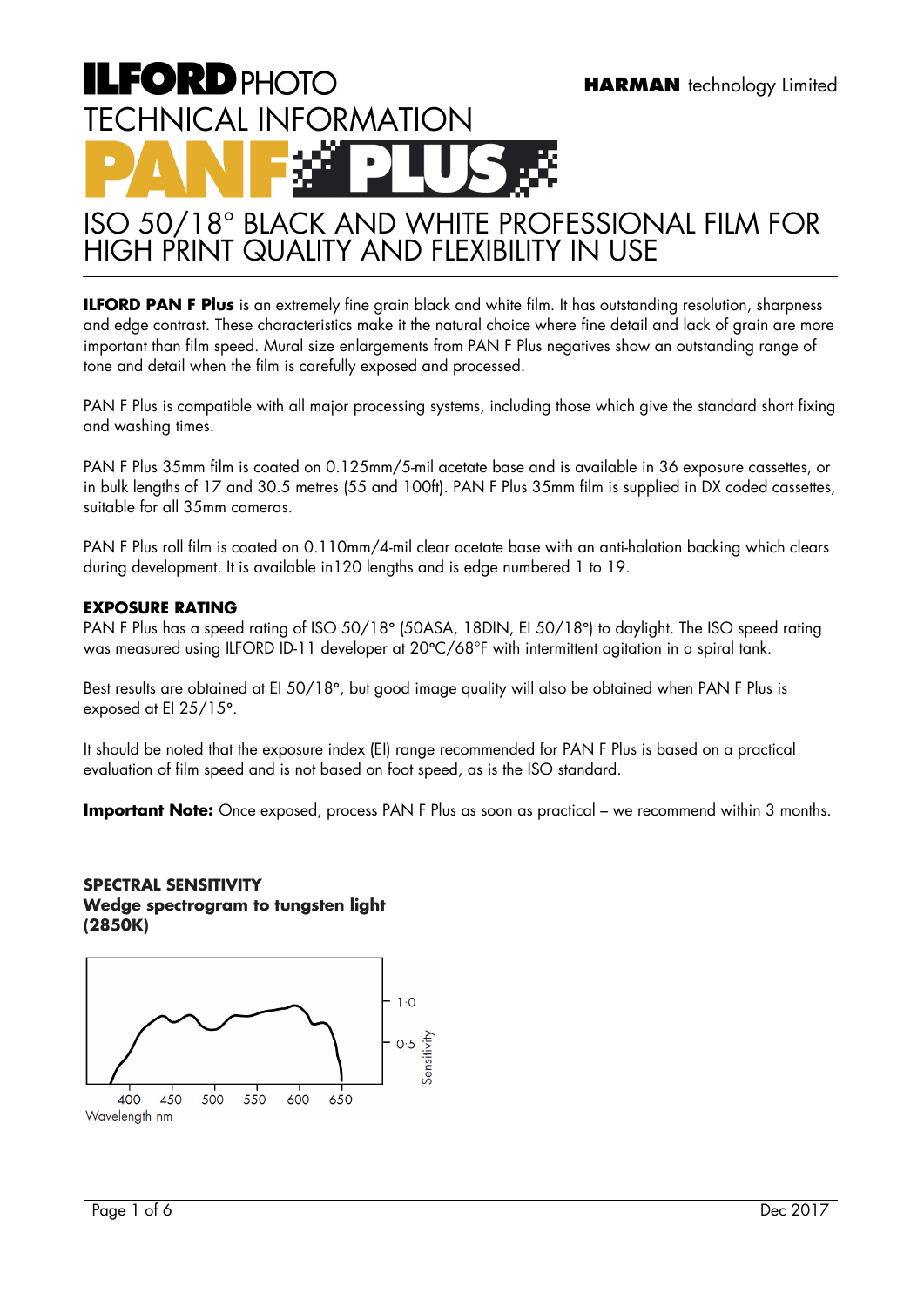## **FILTER FACTORS**

PAN F Plus film may be used with all types of filters (eg colour, polarising and neutral density filters) in the usual way. Follow the instructions given by the filter manufacturer.

The exposure increase in daylight may vary with the angle of the sun and the time of day. In the late afternoon or the winter months, when daylight contains more red light, green and blue filters may need slightly more exposure than usual.

Cameras with through-the-lens metering will usually adjust the exposure automatically when using filters. With some automatic exposure cameras, the correction given for deep red and orange filters can produce negatives under exposed by as much as 1½ stops.

#### **MAKING LONG EXPOSURES**

For exposures between ½ and 1/10 000 second, no adjustments are needed for reciprocity law failure.

When exposures longer than ½ second are given, PAN F Plus, along with other films, needs to be given more exposure than indicated by a meter. Use the graph to calculate the increased exposure time which should be given once the measured time is known.

The graph is based on the formula Ta =  $\text{Im}^{1.33}$ 

Ta = Adjusted Time Tm = Measured Time



#### **CHOOSING THE BEST ILFORD DEVELOPER FOR THE JOB Manual processing Spiral tank, dish/tray, deep tank Including rotary processors**

| melouing rolary processors |                      |                   |
|----------------------------|----------------------|-------------------|
|                            | Liquid               | Powder            |
| Best overall image quality | <b>ILFOTEC DD-X</b>  | $ID-11$ (stock)   |
| Finest grain               | <b>ILFOTEC DD-X</b>  | PERCEPTOL (stock) |
|                            |                      |                   |
| Maximum sharpness          | <b>ILFOTEC DD-X</b>  | $ID-11(1+3)$      |
| One-shot convenience       | ILFOSOL <sub>3</sub> | $ID-11(1+1)$      |
|                            | <b>ILFOTEC DD-X</b>  | $MICROPHEN (1+1)$ |
| Economy                    | ILFOTEC LC29 (1+29)  | $ID-11(1+3)$      |
|                            |                      | $MICROPHEN (1+3)$ |
| Rapid processing           | ILFOTEC HC $(1+31)$  |                   |
| Replenishable              | <b>ILFOTEC HC</b>    | $ID-11$           |
|                            |                      |                   |

#### **Machine Processing**

| Dip and dunk     | <b>ILFOTEC DD</b>       | Best overall image quality (liquid) and long tank life |
|------------------|-------------------------|--------------------------------------------------------|
|                  | $ID-11$                 | Best overall image quality (powder) and long tank life |
|                  | <b>ILFOTEC HC</b>       | Flexible process time, range of dilutions and economy  |
| Short leader     | <b>ILFOTEC RT RAPID</b> | Rapid processing, best overall image quality and       |
|                  |                         | long tank life                                         |
|                  | <b>ILFOTEC HC</b>       | Range of dilutions, flexibility and economy            |
| Roller transport | <b>ILFOTEC RT RAPID</b> | Rapid processing                                       |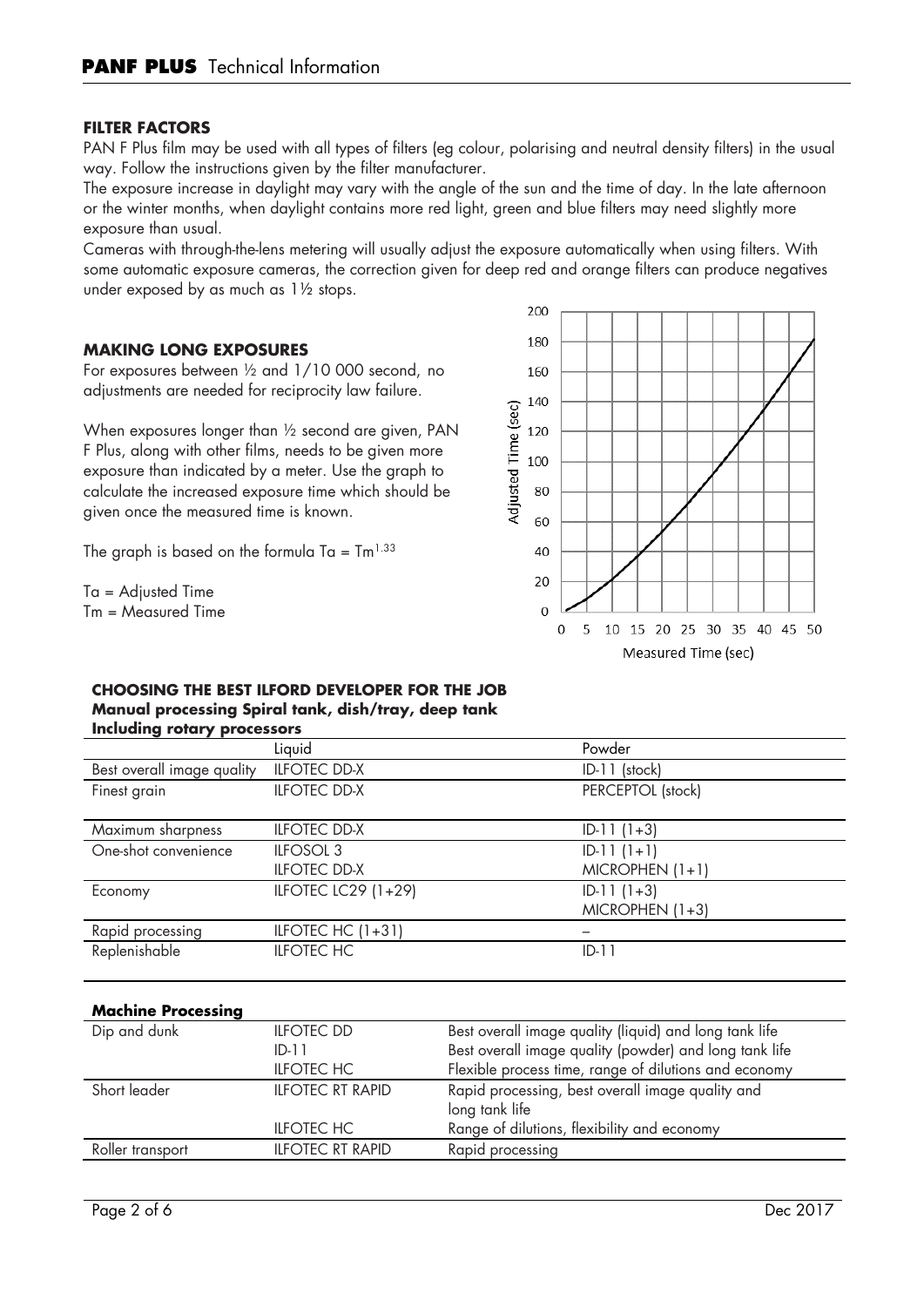# **DEVELOPMENT TIMES**

The table below gives development times for both manual and machine processing PAN F Plus. These times will produce negatives of average contrast suitable for printing in all enlargers The development times are intended as a guide and may be altered if a different result is needed.

For manual processing in spiral tanks and deep tanks, the development times are based on intermittent agitation. Where continuous agitation is used for manual processing (as in a dish/tray or with some types of developing tank), reduce these times by up to 15%. For use in rotary processors without a pre-rinse, reduce the spiral tank development times by up to15%. A pre-rinse is not recommended as it can lead to uneven processing.

|                              |                                                                | <b>35mm and Roll Film</b> |                        |                          |
|------------------------------|----------------------------------------------------------------|---------------------------|------------------------|--------------------------|
| ILFORD developer             | Dilution                                                       | Meter setting             |                        |                          |
|                              |                                                                | EI $25/15$                | EI $50/18$             | EI 64/19                 |
|                              | Spiral tank, deep tank, dip and dunk machines (min/20°C/68°F)  |                           |                        |                          |
| <b>ILFOTEC DD-X</b>          | $1 + 4$                                                        | 7                         | 8                      | -                        |
| ILFOSOL 3                    | $1 + 9$                                                        | $\overline{\phantom{0}}$  |                        |                          |
|                              | $1 + 14$                                                       |                           | $4^{1/2}$              |                          |
| <b>ILFOTEC HC</b>            | $1 + 31$                                                       |                           | $\overline{4}$         | $\qquad \qquad -$        |
| <b>ILFOTEC LC29</b>          | $1 + 19$<br>$1+29$                                             | <u>—</u><br>$\equiv$      | $\overline{4}$<br>51/2 |                          |
| $ID-11$                      | stock                                                          | $4^{1/2}$                 | $6^{1/2}$              |                          |
|                              | $1 + 1$                                                        | 6                         | 81/2                   |                          |
|                              | $1 + 3$                                                        | $12^{1/2}$                | 15                     |                          |
| <b>MICROPHEN</b>             | stock<br>$1 + 1$                                               |                           | $4^{1/2}$<br>6         | 6<br>9                   |
|                              | $1 + 3$                                                        |                           | 11                     | $14^{1/2}$               |
| <b>PERCEPTOL</b>             | stock                                                          | 9                         | 14                     |                          |
|                              | $1 + 1$                                                        | $10^{1/2}$                | 15                     |                          |
|                              | $1 + 3$                                                        | 15                        | 17                     |                          |
| <b>Non-ILFORD Developers</b> |                                                                |                           |                        |                          |
| Acufine Acufine              | stock                                                          | $\overline{\phantom{0}}$  | 31/2                   | $\qquad \qquad -$        |
| Agfa Rodinal                 | $1+25$<br>$1 + 50$                                             |                           | 6<br>11                |                          |
| Kodak D-76                   | stock                                                          | $4^{1/2}$                 | $6^{1/2}$              |                          |
|                              | $1 + 1$                                                        | 6                         | 81/2                   |                          |
|                              | $1 + 3$                                                        | $12^{1/2}$                | 15                     |                          |
| Kodak HC-110                 | B                                                              |                           | 4                      |                          |
| Kodak T-Max                  | $1 + 4$                                                        | -                         | $\overline{4}$         | -                        |
| <b>Tetenal Ultrafin</b>      | $1 + 10$                                                       | —                         | 4                      | $\overline{\phantom{0}}$ |
|                              | $1+20$                                                         | $\overline{\phantom{0}}$  | 8                      | $\overline{\phantom{0}}$ |
| <b>Tetenal Ultrafin Plus</b> | $1 + 4$                                                        |                           | 5                      | $\overline{\phantom{0}}$ |
| Kodak Xtol                   | stock                                                          | $5\frac{1}{2}$            | $6^{3}/_{4}$           | -                        |
|                              | Dip and dunk machines (min/24°C/75°F)                          |                           |                        |                          |
| <b>ILFOTEC DD</b>            | 1+4                                                            | $4^{1/2}$                 | $5\frac{1}{2}$         | $\overline{\phantom{m}}$ |
| Kodak T-Max RS               | stock                                                          |                           | 3                      |                          |
| Kodak Xtol                   | stock                                                          | $4^{1/2}$                 | 6                      |                          |
|                              | ILFOLAB FP40, roller transport and short leader machines (sec) |                           |                        |                          |
| <b>ILFOTEC RT RAPID</b>      | 1+1+2/26°C/79°F                                                |                           | 40                     |                          |
|                              | 1+1+5/26°C/79°F                                                | 45                        | 50                     |                          |
| <b>ILFOTEC HC</b>            | 1+11/24°C/75°F                                                 | 50                        | 65                     |                          |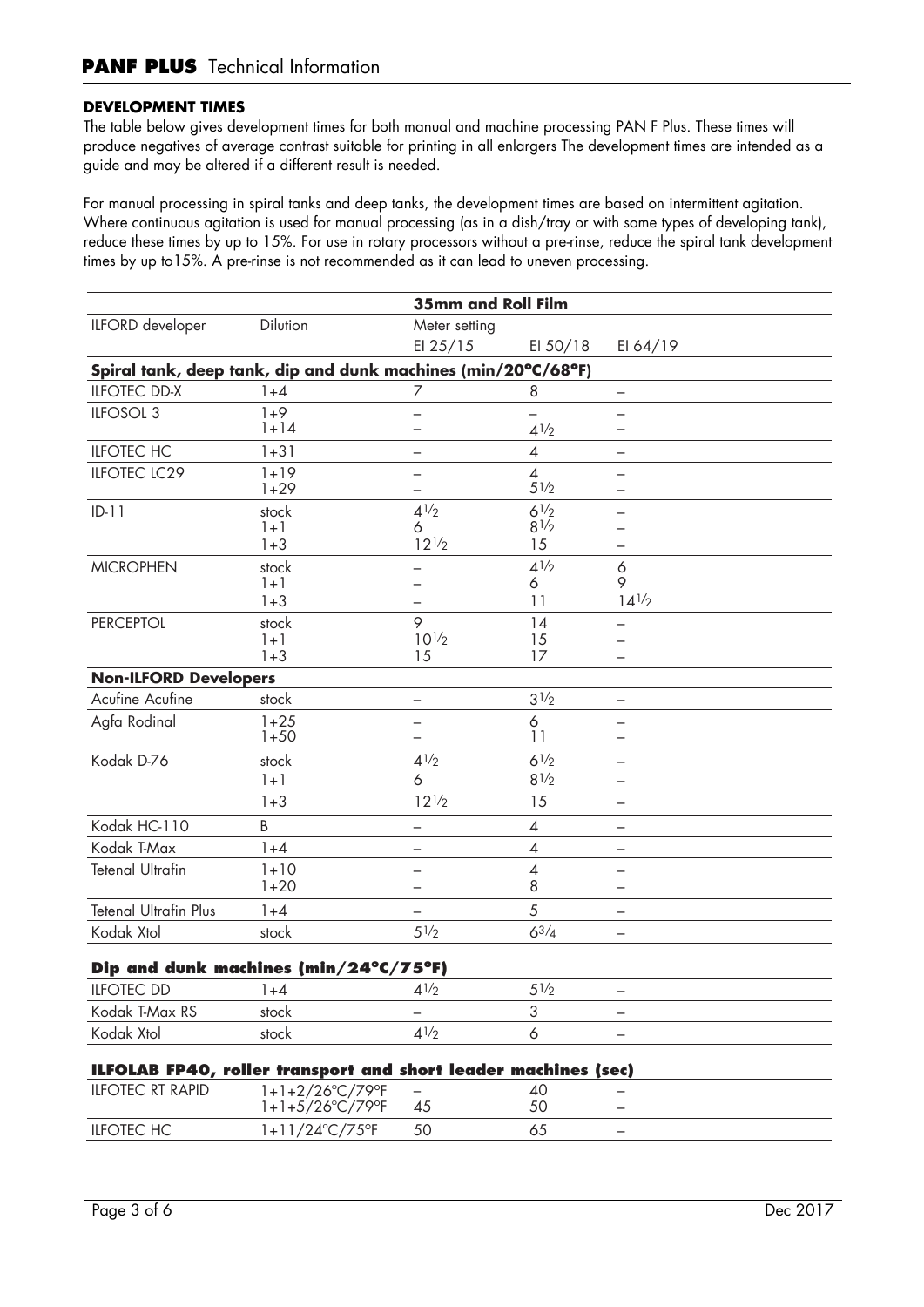# **PROCESSING**

#### **Development Times**

If PAN F Plus has been inadvertently exposed at settings below EI 25/15 or above EI 64/19, the following guide will ensure usable negatives are obtained. Obviously, the quality of negatives processed in this way will not be so high as conventionally processed ones.

# **Manual Processing (min @ 20°C/68°F) – accidental exposure only**

| <b>Ilford</b><br>Developer | <b>Dilution</b> | Meter Setting           |           |                        |
|----------------------------|-----------------|-------------------------|-----------|------------------------|
|                            |                 | EI $12/12$<br>and below | EI 100/21 | EI 200/24<br>and above |
|                            |                 |                         |           |                        |
| Microphen                  | Stock           |                         |           | ר ו                    |
| ID-11                      | Stock           |                         | -         |                        |

**Note** Development times may need adjusting to suit individual processing systems and working practices. If an established system is producing development times until the desired contrast level is obtained. Development times in other manufacturers' developers are included for your convenience, and are only a general guide. Other manufacturers can and do change their product specifications from time to time, and the development times may change as a result.

# **Processing at Different Temperatures**

PAN F Plus film can be processed over a range of temperatures. Development times at temperatures other than 20°C/68°F may be calculated from the chart below. For example, if 4 minutes at 20°C/68°F is recommended, the time at 23°C/73°F will be 3 minutes and the time at 16°C/61°F will be 6 minutes.







PAN F Plus roll film developed in ILFORD ILFOTEC HC (1+31) for 4 minutes at  $20^{\circ}$ C/68°F with intermittent agitation. This curve is also representative of the 35mm film format.

# **CHARACTERISTIC CURVE**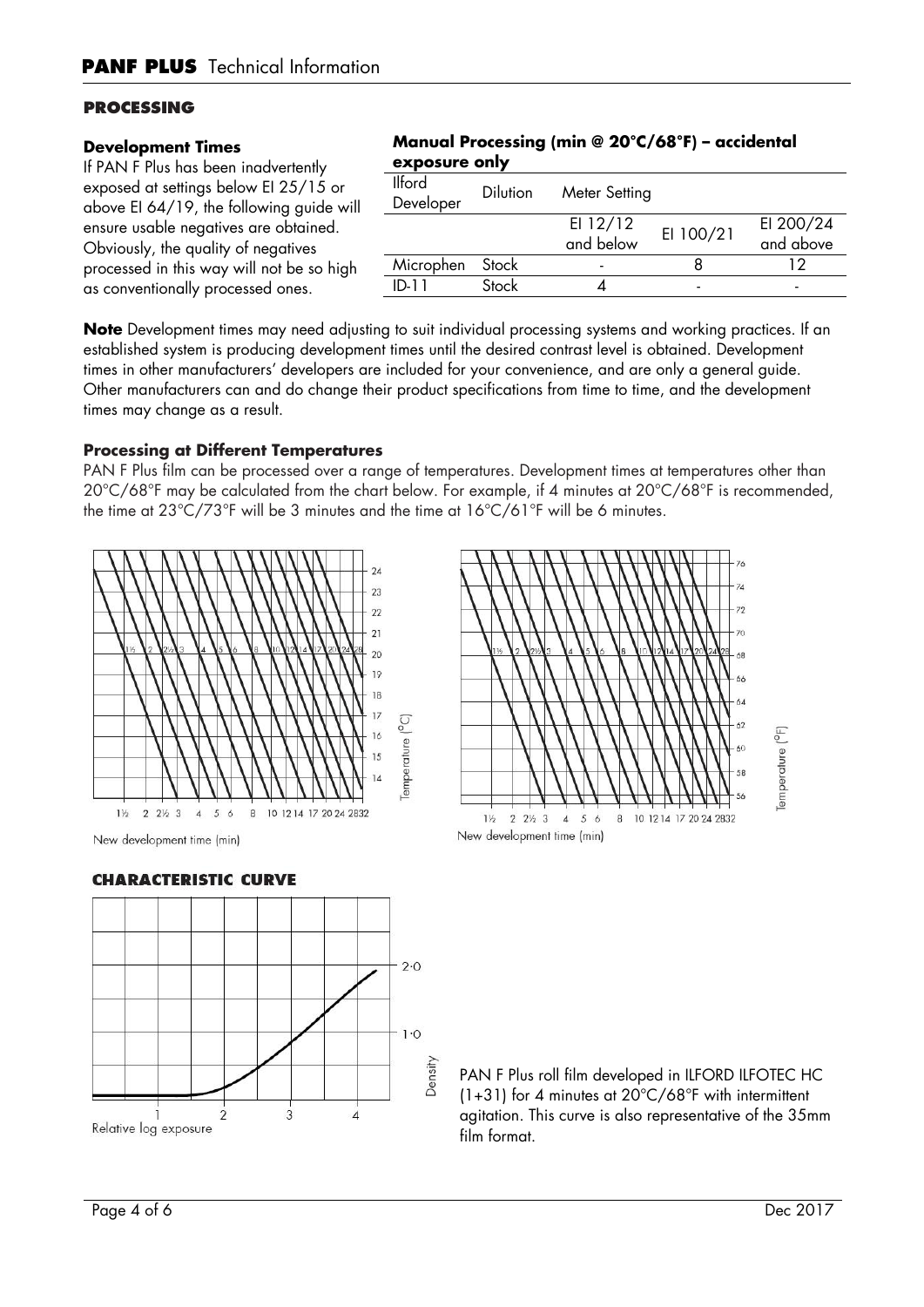# **PROCESSING**

PAN F Plus can be processed in all types of processing equipment including spiral tanks, rotary processors, dishes/trays, deep tanks and automatic processors. Standard capacity figures and replenishment rates can be maintained. PAN F Plus is very robust in processing and will tolerate less than ideal processing conditions. Also, it will not contaminate the processing chemicals.

# **Safelight recommendations**

Handle PAN F Plus film in total darkness.

# **Agitation**

Intermittent agitation is recommended for use in spiral tanks and deep tanks. With spiral tanks, invert the tank four times during the first 10 seconds, then invert the tank four times again during the first 10 seconds of each further minute. Otherwise, follow the recommendations given by the processing equipment manufacturer.

# **Stop, fix, wash and rinse**

For best results it is recommended that all process solutions are kept at the same temperature or at least within 5ºC (9ºF) of the developer temperature.

# **Stop Bath**

After development the film can be rinsed in water but we recommend that an acid stop bath is used such as ILFORD ILFOSTOP. ILFOSTOP is also recommended for all machine processing applications. When tanks or dishes (trays) of process solutions are in use a stop bath immediately stops development and reduces carry over of excess developer into the fixer bath. This helps to maintain the activity and prolong the life of the fixer solution.

# **ILFORD ILFOSTOP**

| <b>Dilution</b>                                | $1 + 19$          |
|------------------------------------------------|-------------------|
| Temperature Range                              | 18–24°C (64–75°F) |
| Time (sec) at $20^{\circ}$ C (68 $^{\circ}$ F) | 10                |
| Capacity (films per litre,<br>unreplenished)   | 15x (135-36)      |

The process time given is the minimum required, if necessary a longer time may be used and should not cause any process problems provided it is not excessive. The recommended fixers are ILFORD RAPID FIXER and ILFORD HYPAM, both are non-hardening fixers.

# **Fix**

The recommended fixers are ILFORD RAPID FIXER or ILFORD HYPAM FIXER.

# **Wash**

Wash the films in running water for 5–10 minutes at a temperature within 5ºC (9ºF) of the process temperature. Or see note below for greater economy when using spiral tanks.

| <b>ILFORD RAPID OR HYPAM</b><br><b>FIXERS</b>   |                        |
|-------------------------------------------------|------------------------|
| Dilution                                        | $1 + 4$                |
| <b>Temperature Range</b>                        | $18 - 24$ °C (64–75°F) |
| Time (mins) at $20^{\circ}$ C (68 $^{\circ}$ F) | $2 - 5$                |
| Capacity (films per litre,<br>unreplenished)    | 24x (135-36)           |

**Note:** For spiral tank use, the following method of washing is recommended. This method of washing is faster, uses less water yet still gives negatives suitable for long term storage.

After fixing, fill the spiral tank with water at the same temperature,  $+/-$  5°C (9°F), as the processing solutions and invert it five times. Drain the water away and refill. Invert the tank ten times. Once more drain the water away and refill. Finally, invert the tank twenty times and drain the water away.